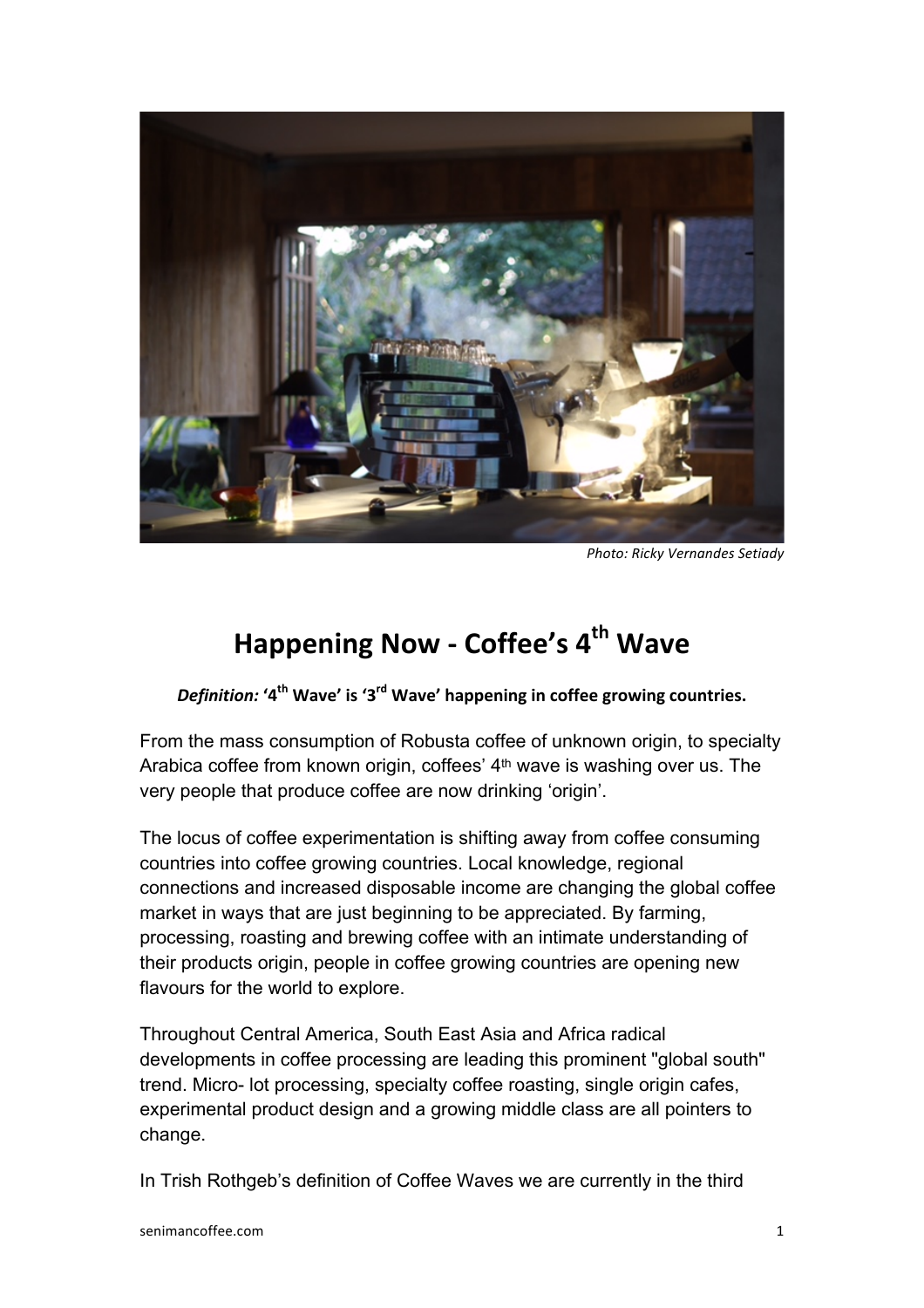wave of coffee connoisseurship, where beans are sourced from farms instead of countries, roasting is about bringing out rather than disguising the unique characteristics of each bean, and flavour is clean, distinct and pure.

If 3rd Wave coffee happened in coffee consuming countries 4th Wave is a ʻ3rd Wave' sensibility happening in coffee producing countries, now. Countries that grow coffee are the new centers of 4th Wave.



**Photo: Ricky Vernandes Setiady** 

Rothgeb's's observations of ʻCoffee Waves' derives from a Western consuming, ʻnon coffee- growing' country's view of the world's coffee trends. Consumers in coffee producing countries however, have their own history of Coffee Waves but their history is a very different one to the West. Coffee is a fruit, a drug and has always been political. Hundreds of years of colonization, poverty, civil wars, dictatorships and repression to name just a few are all part of this unspoken history and definitely not discussed in the current 3rd Wave dialogue.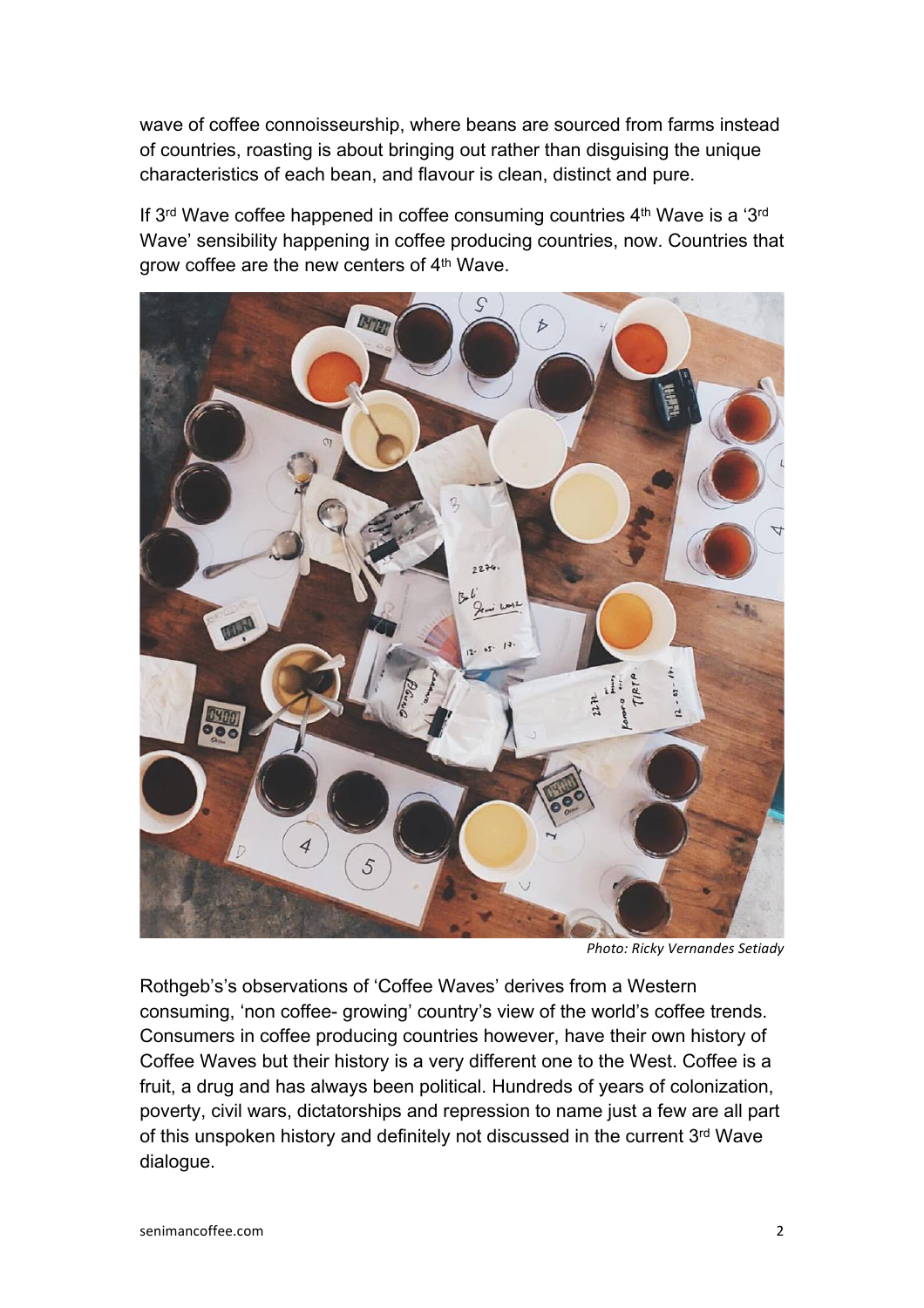

**Photo: Rodney Glick** 

From the Tropic of Cancer to the Tropic of Capricorn countries that produce coffee are now consuming their own Specialty coffee drinks, the coffee that has historically been exported – the good stuff. All the knowledge and practices of 3rd Wave happening in countries such as Europe, USA, and Japan for decades are now being adapted, applied and enjoyed in countries that grow coffee.

The specialty coffee market in producing countries now drinks high quality processed green beans that are creatively roasted by local roasters, and brewed by experienced local baristas. A 3rd Wave focus towards improving agricultural produce is defining the 4th Wave.

4th Wave coffee is happening right now- but not in 3rd Wave coffee consuming countries. These markets do not farm or process the coffee they drink. They may meet a farmer and shake hands with one, have their photo taken standing at the farm gate but they don't live in the country where the growing and processing is done. The farm visit may go in someway to provide the coffee's provenance in their own market place but there's no way around it;  $3<sup>rd</sup>$  Wave coffee consuming countries don't grow coffee, apart from Taiwan and, for much of the world, Taiwan isn't a country.

Consuming countries are distant from origin. Coffee farming, processing, roasting and brewing at the source, where coffee is actually produced, are the fundamental ingredients driving the transition from 3rd to 4th Wave.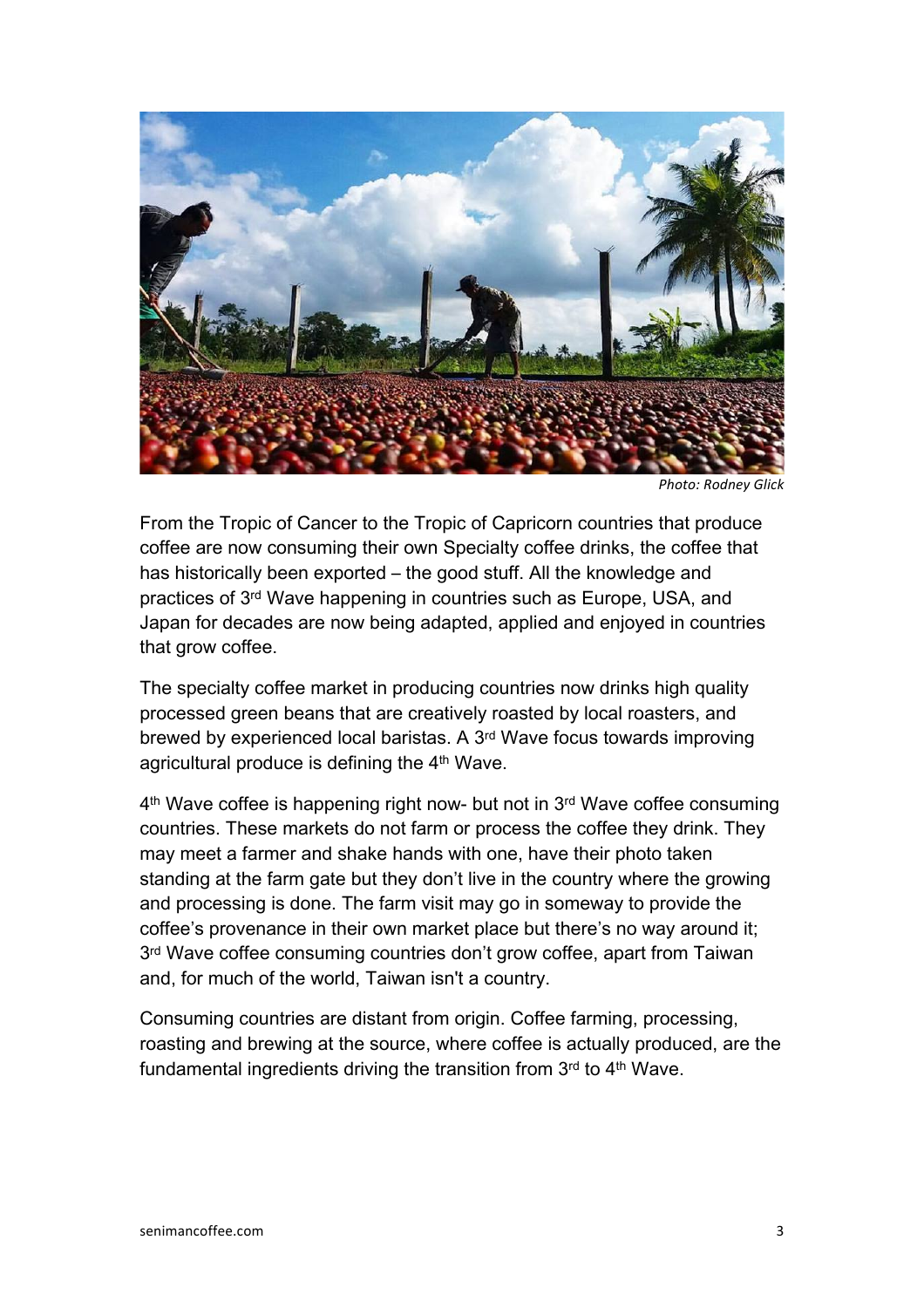

**Photo: Rodney Glick** 

The growing middle class in countries like Brazil, Panama, Kenya and Indonesia are now turning their attention to the quality of their own agricultural produce and coffee is becoming a major part of their focus. This happens in any country where you have enough people having adequate money to spend on goods that is no longer essential for their family's survival.

4th Wave has snuck up from behind 3rd Wavers. Whilst they have been busy refining their techniques and technologies, coffee people in coffee producing countries have been studying hard; learning the moves, listening and earning money to start growing and processing high quality coffee. Coffee processed and roasted primarily for their domestic markets and not for export. 4<sup>th</sup> Wave is changing the dynamic, shifting the emphasis away from overseas buyers, and keeping the export quality coffee in the local market.

Customers are demanding better quality drinks from their own country's agricultural products. There is a growing middle class that can now pay for this quality. This is a seismic shift. With a combined population of over two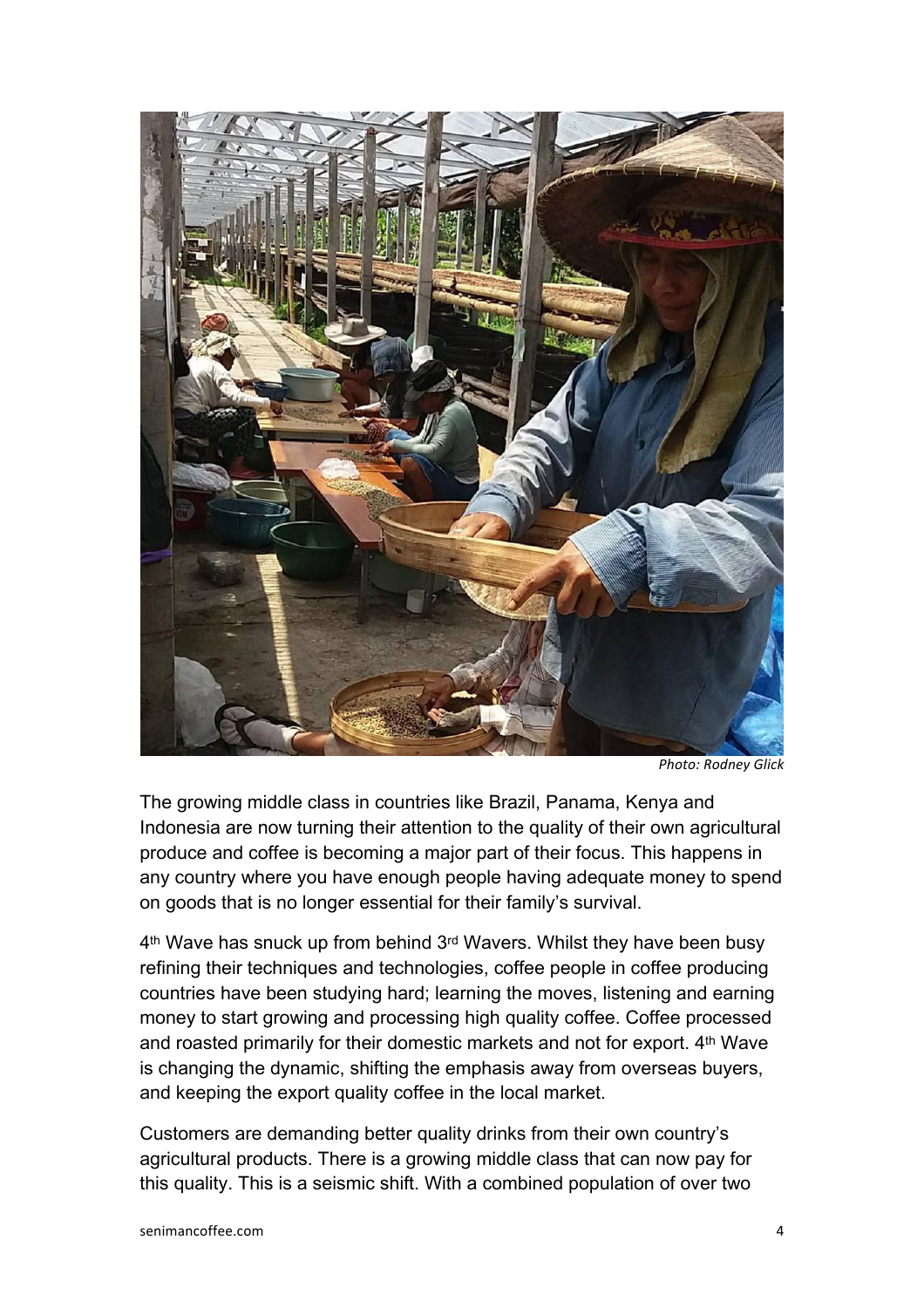billion people throughout Brazil, China, India and Indonesia the domestic Specialty Coffee markets throughout the coffee growing belt are booming.

Having transparency in the supply chain is not a totally radical shift in coffee thought. It was really just the next logical step for 3rd Wave coffee. When you're running a micro- roasting specialty coffee business in San Fransisco, Melbourne, or Amsterdam, having a chance to go to farm in any coffee growing country for a few days is a marketing exercise and a little bit of a break from routine, nice to do, but not earth- shattering.



**Photo: Ming-Chi Yang** 

When you're operating a roasting business, for example in Indonesia and have the chance to spend the coffee harvest processing your own green beans because you can, because you live one hour from the farms then this starts to become interesting. When your product already has a local market due to your retail outlets or wholesale roasting distribution networks then this becomes even more attractive. When the prices for your processed green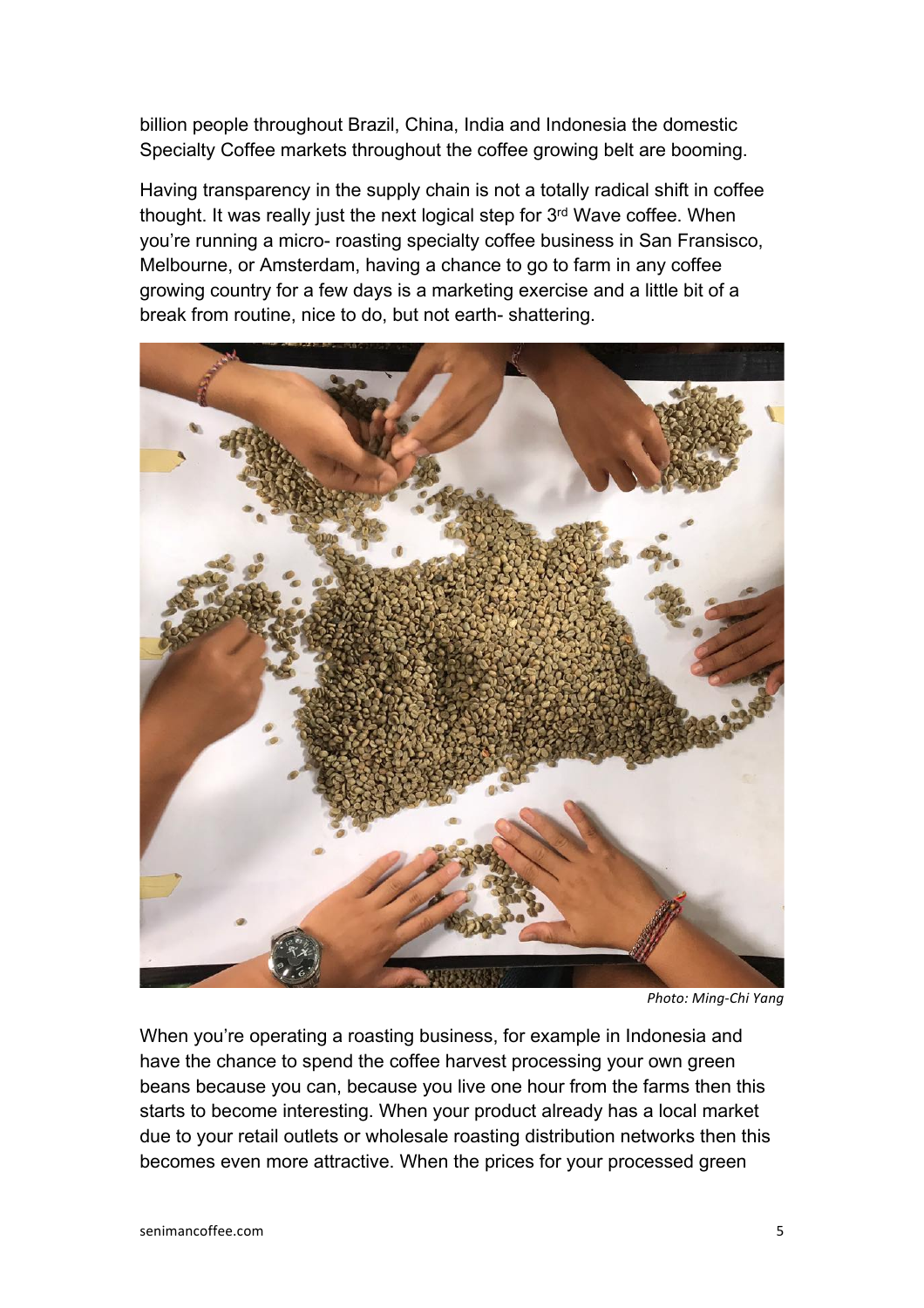beans are high enough within the domestic market to make export unnecessary then the roaster in USA, Holland or Australia won't get a chance to buy your product because you're not exporting. Multiply this scenario thousands of times and you'll realize that people in coffee growing countries can now not only drink more interesting coffee but those specialty coffees that do eventually make it into the export market may well fetch a premium price.

4th Wave focuses on coffee as an agency for change. Using social media, what was once the farmers lot to live in relative isolation is now turned into a positive. Isolated mountain farmers in Sulawesi, Ethiopia and Columbia can now chat online with baristas in Boston, Paris and St Petersburg.



**Photo: Ricky Vernandes Setiady** 

Regional coffee knowledge is now shared within a global community through numerous Internet platforms bringing distinct local community concerns into a broader, worldwide forum. These 4<sup>th</sup> Wave ideas are then reflected back into 3<sup>rd</sup> Wave consuming countries through a greater awareness of issues